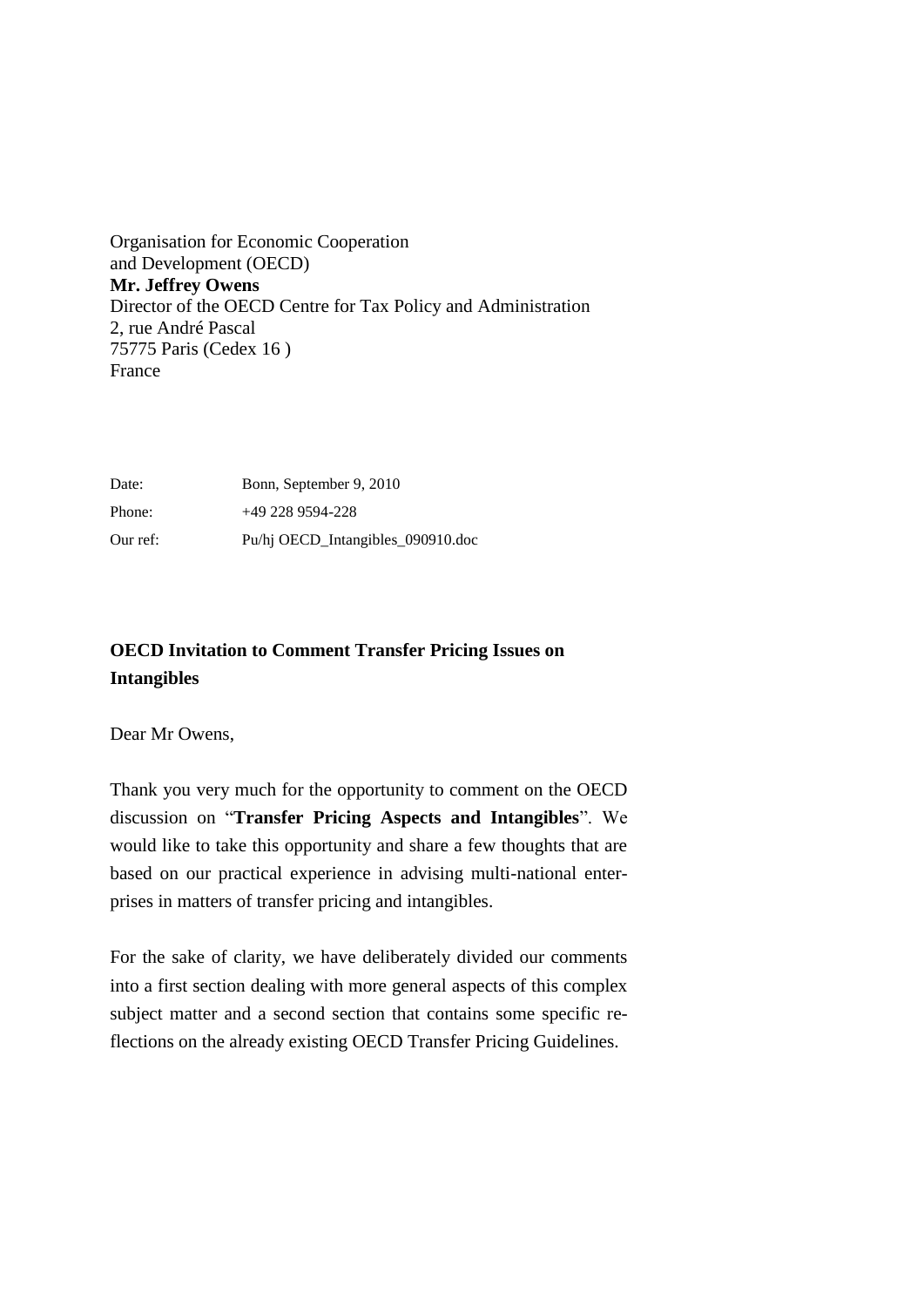Page 2 of our letter dated September 9, 2010

# **1. General Remarks**

At first it has to be welcomed that intangible assets will be subject to a thorough analysis of the OECD, as intercompany transactions involving intangible property play an **increasing role** in disputes with tax and revenue authorities. The huge (and still growing) volume of intangible assets arising from the fast moving technology sector in national economies as well as the globalization of markets means that intangible assets nowadays are assigned a **key role** in the value chain of multinational companies.

Unlike tangible assets, intangible property is "non-rival" and can – in principle – be employed simultaneously by multiple users without diminishing its usefulness. The nature of intangibles enables them to act as a **major value driver** of business success in many business sectors today. In practice, the complexity of intangible assets specifically becomes visible when **identifying, determining and valuing** them. Given this, updated and of course more detailed international guidance is urgently needed.

From a more general perspective, the most relevant issues that should be subject to an indepth analysis by Working Party 6 are, in our view, the following:

- **Proper definition** of the term "intangible asset" in a transfer pricing context (in particular with regard to intangible assets that are not legally protected by way of official registration (e.g. know-how));
- Description and determination of prerequisites of **legal and beneficial ownership** in intangible assets;
- Forms of **transferring** intangible assets and **related valuation** between related parties;
- Application of **transfer pricing methods** with regard to inter-company transactions that include intangible assets and impact of intangible assets on the **function and risk profile** of related parties;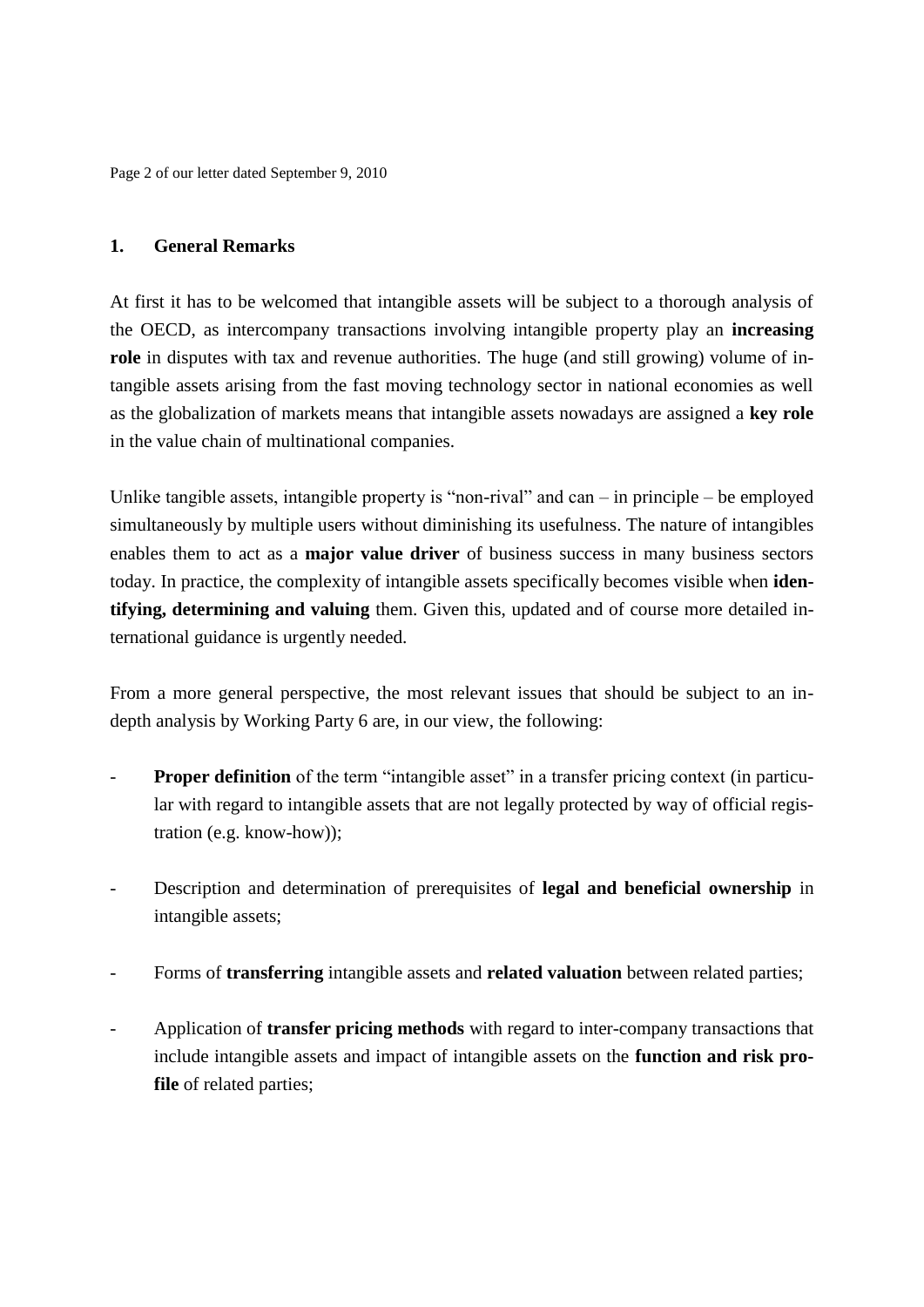Page 3 of our letter dated September 9, 2010

- Specific **documentation requirements** for developing, administering and transferring intangible assets.

In light of these a.m. key issues, we would like to make the following brief remarks that specifically refer to selected paragraphs of the current version of the OECD Transfer Pricing Guidelines 2010 (hereinafter "OECD Guidelines"):

## **2. Chapter VI of the OECD Guidelines**

## **2.1 Paragraph 6.2 – 6.4**

Paragraph 6.2 and specifically paragraphs 6.3 and 6.4 contain an extensive description of the term "intangible property". These descriptions **only** include an **enumeration** of different **examples** of intangibles (e.g. commercial and trade intangibles or marketing intangibles) and their occurrence in business life. However, there is **no generic definition** of the term "intangible property" given which – specifically when it comes to the question of how to identify relevant key factors for the valuation of intangible property from a macro-level perspective – could provide **more clarity and practical guidance**. A generic definition should at least include the key features of an intangible asset, e.g. its non-physical nature, its (potential) ability to be separately identifiable from other business assets, its ability to be transferred between different (legal) entities, its ability to be legally protected or to be protected by legally accepted de-facto rights and, ultimately, its ability to produce benefit to a business activity.

Moreover, the OECD seems to split the definition of "intangible property" into the subdivision of "**commercial (or trade) intangibles**" – which e.g. are used for manufacturing products or performing services – and the subdivision of "**marketing intangibles**" – which are used for supporting the distribution of products and performance of services. Such differentiation seems to be largely based upon the theory of classical industrial production. However, in modern business life the differentiation between producing and distributing goods in the market becomes more and more **archaic**. A revision of Chapter VI of the OECD Guidelines should, for that reason, take into account **changed economic parameters** that have a significant impact on the importance of intangible assets in the value chain of multinational companies.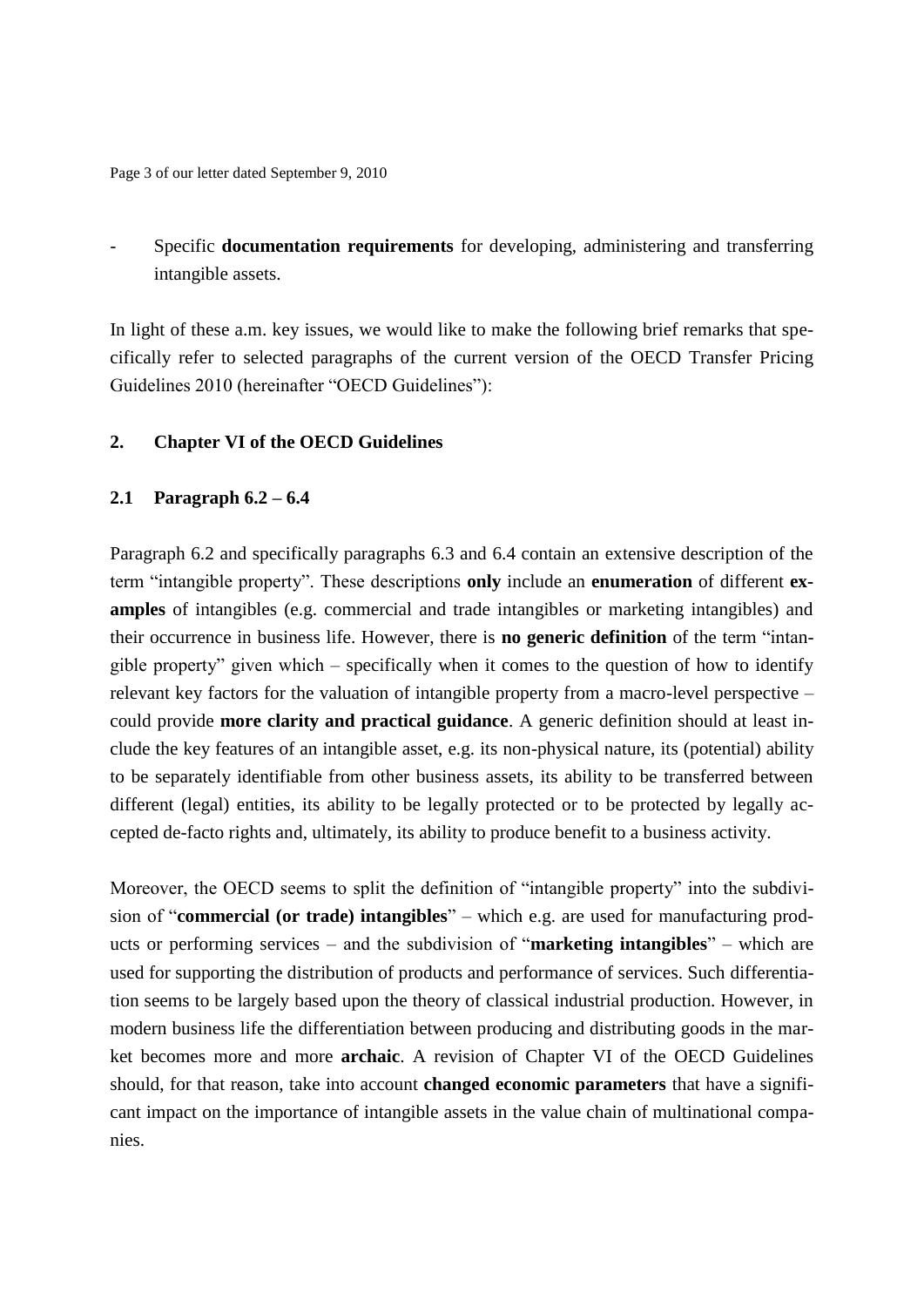Page 4 of our letter dated September 9, 2010

#### **2.2 Paragraph 6.4**

Paragraph 6.4 contains a **list of factors** that may influence the value of marketing intangibles (e.g. reputation and credibility of a trade name or a trade mark enhanced by the quality of the goods or services provided under the name or mark in the past, degree of ongoing R&D activities etc.). Such an illustrative list of valuation factors differs from paragraph 6.3, which does not provide a comparable description of relevant valuation parameters for commercial intangibles. As the **identification of factors influencing value** in general is one of the key issues in controlled licensing transactions, a **generic description** of valuation factors – both for commercial and trade intangibles – should be included either in paragraph 6.3 or in 6.4 containing the following typical elements: geographic range, exclusivity and extent of rights granted (e.g. right to sublicense), investments made in order to obtain the license right, extent and duration of potential legal protection from a legal and economic perspective, right to use future developments and improvements, market and competition environment, risk situation of licensee and licensor.

#### **2.3 Paragraph 6.5**

The OECD Guidelines treat intellectual property such as **know-how** (within the meaning of Article 12 OECD Model Tax Convention) and **trade secrets** as a specific form of intellectual property. However, know-how positions within the meaning of Article 12 predominantly relate to technology-based know-how. For this reason, commercial know-how seems to play a less important role in the OECD Guidelines, although in the last sentence of paragraph 6.5 the OECD admits that "know-how" and "trade secrets" frequently play a "significant role" in the commercial activities of related parties. The role of commercial know-how should consequently be strengthened in the OECD Guidelines, as in certain cases the exploitation of commercial know-how (e.g. marketing or customer retention expertise) can be of **similar importance** for the business success in comparison to the exploitation of technology-based knowhow.

In addition, the OECD should pay more attention to the fact that the existence of know-how and trade secrets are, in many cases, **closely linked to the personnel or staff employed**. Hence, a company may only be in the position to exploit know-how or trade secrets success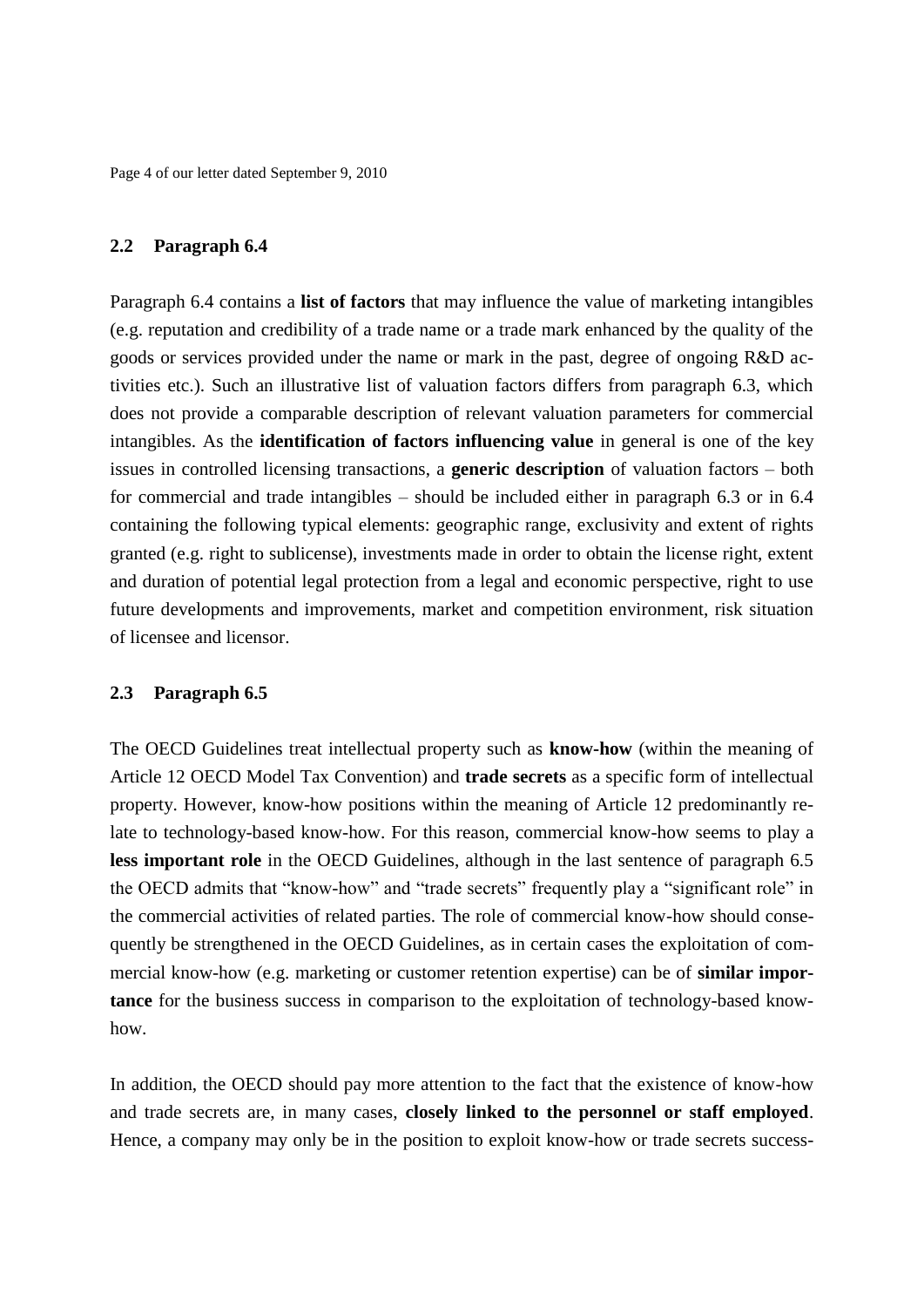Page 5 of our letter dated September 9, 2010

fully as long as the respective personnel is available. Such a notion is closely related to the concept of "**significant people function**" ("SPF") relevant to the assumption of risks and the attribution of (beneficial) ownership in tangible and intangible assets used as described in the recently finalized OECD report on the attribution of profits to permanent establishments. Although the SPF concept aims at identifying the relevant function and risk profile for an arm's length attribution of profits between a permanent establishment and its head office, its **fundamental idea** is also valid for analyzing functions and risks between separate legal entities under Article 9 OECD Model Convention. Accordingly, the fact that know-how positions or trade secrets are actually held by specific personnel of a related party must have an **effect on its function and risk profile** in controlled transactions and consequently on the overall transfer pricing characterization of related parties and their position in the value chain.

#### **2.4 Paragraph 6.6 and 6.7**

The insight described in paragraph 6.6 that care should be taken in determining whether a trading or marketing intangible **exists** is also true in cases where "**business opportunities**" are involved. Tax authorities tend to take the view that valuable business opportunities – for example – already exist, if an enterprise gives up "something of value", even if it is entirely unclear whether that "something" can be regarded as a right, a de-facto right or a (legally protected) position which has an intrinsic value. Therefore, further guidance is needed how to analyze **under which preconditions** "business opportunities" can be regarded as valuable intangibles. Particular attention should be paid to the newly introduced **Chapter IX of the OECD Guidelines**, which summarizes the results of the "Business Restructurings" discussion. In this regard, paragraph 9.65 (et seq.), which deals with reallocating "profit potential" in the case of a business restructuring, should also be taken into account.

Similar questions arise if **legally unprotected know-how positions** are concerned. If knowhow, which is not subject to official registration (e.g. like this is, for example, the case for patents or trade marks which are registered) is made available either by way of transferring or licensing, remuneration cannot be due in any case. As a rule, in an arm's length situation a remuneration is only considered if the transferred or licensed know-how provides a **concrete and substantial economic benefit** that can be **separately identified**, **measured and documented**. This consideration has significant importance in secondment cases, as through the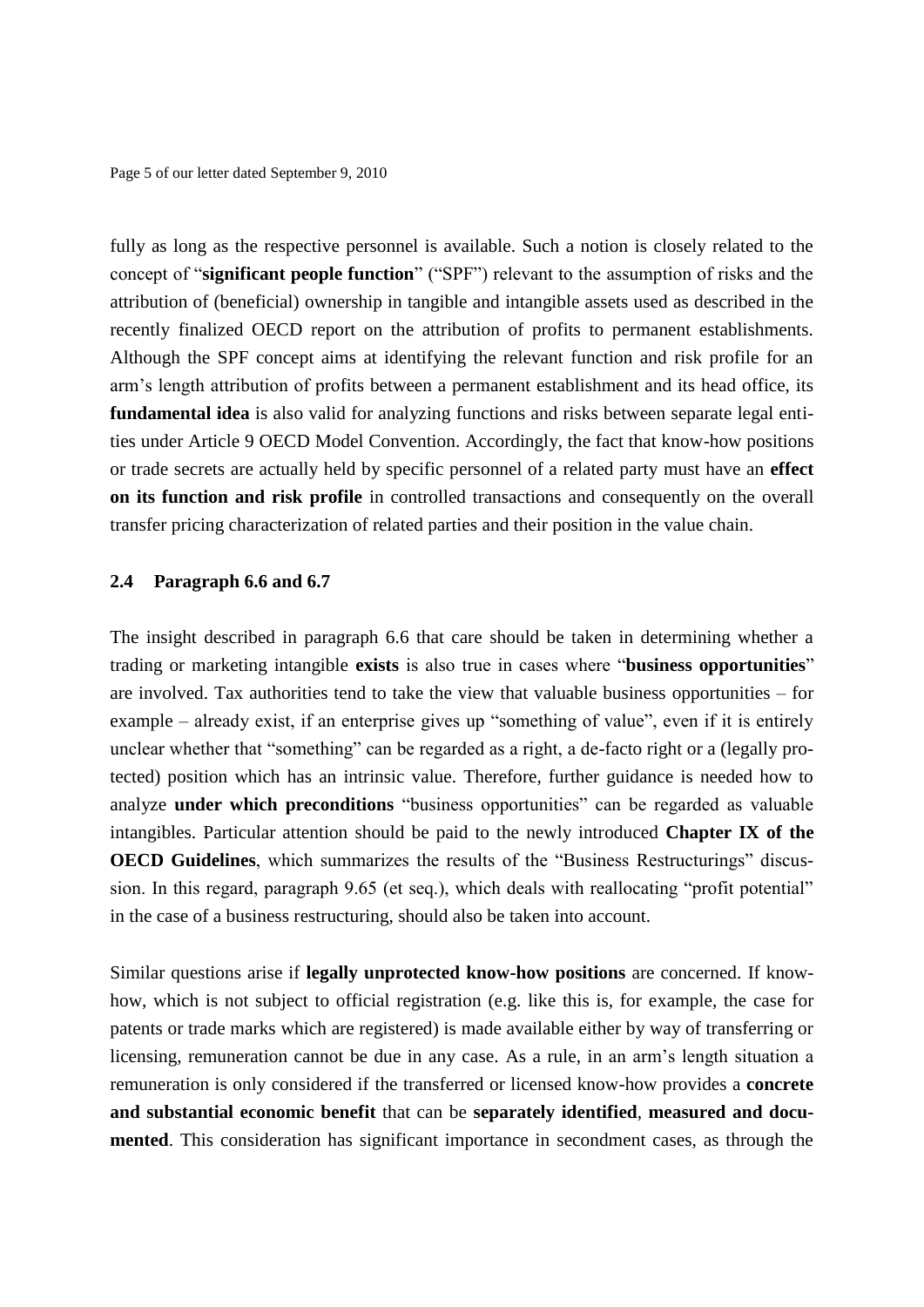Page 6 of our letter dated September 9, 2010

work of assigned experts, the receiving company usually also obtains their knowledge and working experience. However, as long as the assignment does not go along with a concrete granting of (separately identifiable) rights or legally protected positions like technical plans, samples, formulas (etc.), such making available of know-how would **not** be remunerated separately between unrelated parties.

Additionally, the consideration already included in paragraph 6.7 that the creation of intangible assets needs to be **reflected in the function and risk profile** of a company is of an **elementary nature** and should be analyzed in detail by giving more practical examples (cf. also paragraph 1.44 of the OECD Guidelines).

## **2.5 Paragraph 6.13 – 6.15**

It is one of the key statements in the intangible property discussion that intangible property is – in the majority of cases – characterized by its **uniqueness,** which makes it difficult to value intangible property in controlled transactions. The OECD therefore also lays emphasis on a hypothetical arm's length test that comes very close to the "**prudent business manager standard"** which is used to reflect what unrelated parties (more precisely "two prudent business managers") would potentially agree.

The hypothetical arm's length test raises a variety of additional questions. At first, an economic benefit analysis has to be performed that takes into account the field of use of the intangibles and their assumed contribution to the value chain. For example, the use of a trade name or a trade mark that is identical to the company name can only be subject to a license in return for payment, if the trade name or trade mark has a **genuine economic value** that can be separately used by the licensee, e.g. enhancing sales potential in the market.

Moreover, when assessing the economic benefit deriving from a licensed patent a comprehensive analysis of the underlying economic circumstances is required. Such analysis has to consider what **alternative business transactions** might have come into consideration instead of the controlled licensing transaction. If the licensee generates ongoing losses with products manufactured by using the licensed patent, such licensing does **not automatically** contradict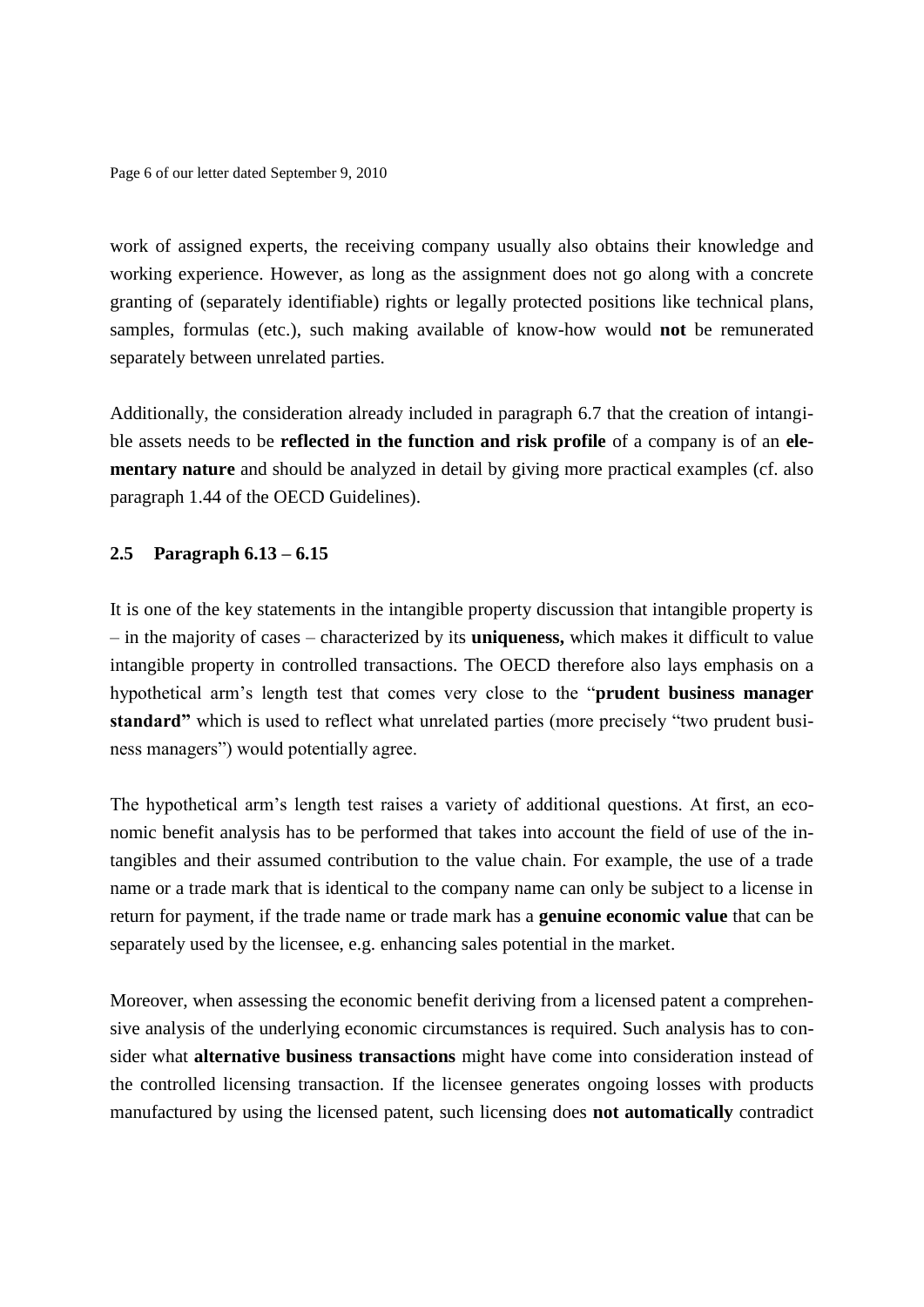Page 7 of our letter dated September 9, 2010

the arm's length principle. The loss situation may be caused by **various other factors**, e.g. by inefficient production or a lack of manufacturing quality or even by unskilled personnel.

The question whether other "**realistically available options**" (cf. paragraph 6.4 sentence 4) are available to the licensee is therefore **difficult** to handle in practice. It leads back to a "**commercial rationality behavior test**", which also touches the debate about "nonrecognition" of controlled transactions. In the view of the OECD, the term "commercial rationality" will be measured on the basis of the "options realistically available" to a taxpayer. Paragraph 9.171 (et seq.) of the newly introduced Chapter IX of the OECD Guidelines, for example, states that in an arm's length situation independent parties would always evaluate the terms and the economic consequences of a potential transaction. The same thinking is also included in paragraph 6.4 of the OECD Guidelines.

The principle of "options realistically available" is – from an economic point of view – nothing but tantamount to a "**make-or-buy decision**". It is – in other words – a business decision that compares the costs and benefits of different business strategies. However, that does not answer what exactly can be regarded as "realistically available": Does that mean that only the **particular economic and commercial circumstances** of the taxpayer's situation (for example his business equipment, his financial resources, the human resources available and his willingness to take risks) have to be considered? Secondly, it remains unclear at what **point in time** such evaluation has to be conducted. Does "realistically available" mean that only the information available at the time the controlled transaction is entered into has to be considered or does that mean that the tax authorities may also be entitled to use "**hindsight knowledge**" which emerges in later years? Concerning this matter, paragraphs 6.14 and 6.15 of the OECD Guidelines should therefore come under close scrutiny.

#### **2.6 Paragraph 6.16 – 6.18**

In practice, it is very often questionable whether intangibles have already been transferred to a licensee by changing the beneficial ownership of these assets. The OECD Guidelines are rather vague in this regard, given the fact that the attribution of intangibles to one of the transaction parties **significantly impacts** their function and risk profile.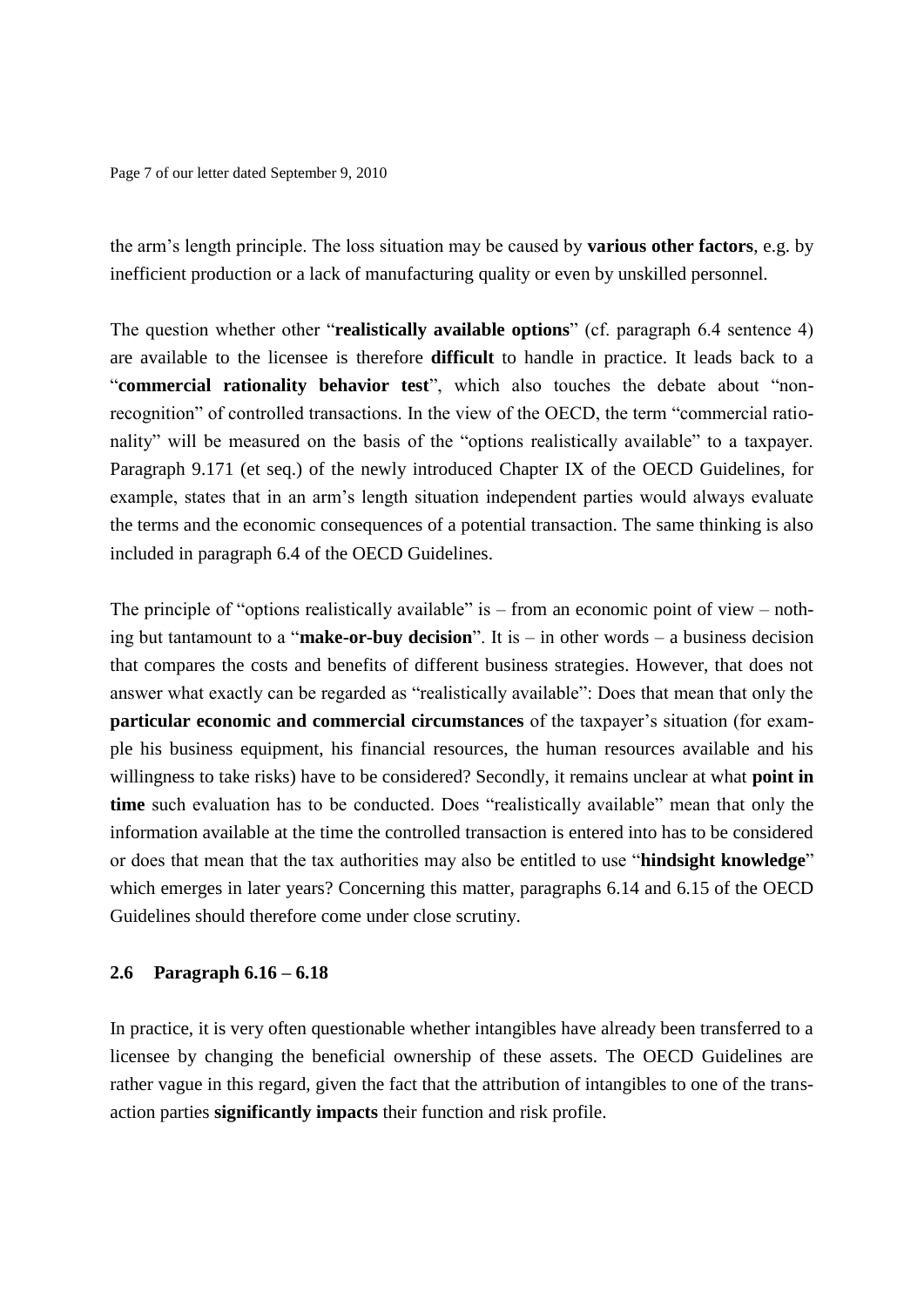Page 8 of our letter dated September 9, 2010

In traditional business models, legal ownership of intangible assets is often also the beneficial ownership of these intangible assets. Hence, the legal owner is also liable for maintaining and increasing the value of these assets. However, in many areas of today's business life **legal and beneficial ownership** of intangible assets **diverge,** and ownership may be dispersed among many group companies. It is therefore a major issue to clarify the impact on legal and beneficial ownership on the **function and risk profile** of related companies in intercompany dealings, as many intangible assets constitute considerable value and risks for a company, even though they have no book value in the company's balance sheet (cf. paragraph 6.2 of the OECD Guidelines).

Legal ownership is based on the concept of existing legal title and legal protection of an intangible asset. It therefore depends on the legal owner's right to deal with that asset at its sole discretion. In contrast, **beneficial ownership** is determined by the understanding that the party that bears the greatest share of development or "maintenance" costs of an intangible asset correspondingly holds its beneficial ownership. Hence, beneficial ownership is a common term when analyzing **license or even lease transactions** where the licensee or the lessee assumes the **benefits and risks** from using the licensed or leased asset, while the licensor or the lessor only retains legal title. Even though a transfer of legal title does not take place, according to that understanding, beneficial ownership of an intangible asset is already the case if the user bears the **economic costs and risks**, but also enjoys the respective **economic benefits**. The threshold for assuming beneficial ownership might therefore be significantly lower than for legal ownership, which usually requires legal transaction.

The OECD Guidelines (cf. paragraph 6.36 et seq.) seem to put a strong emphasis on the **concept of beneficial ownership** as far as marketing intangibles are concerned, still noting that such approach may lead to "significant transfer pricing problems" (cf. paragraph 6.36). However, many tax authorities have a divergent understanding of "ownership rights in intangible assets" and still emphasize that **legal title** is to prevail over the "nebulous" approach of taking over ownership by bearing related economic risks (cf. for example, the landmark case *DHL Corp. v. Commissioner* in the US). However, the remarks made in paragraph 6.36 of the OECD Guidelines, on the one hand, sound logical that taking over the "economic burden" of exploiting intangible assets must be properly reflected in the underlying remuneration the licensee has to pay to the licensor (e.g. by reducing royalty rates in cases of extraordinary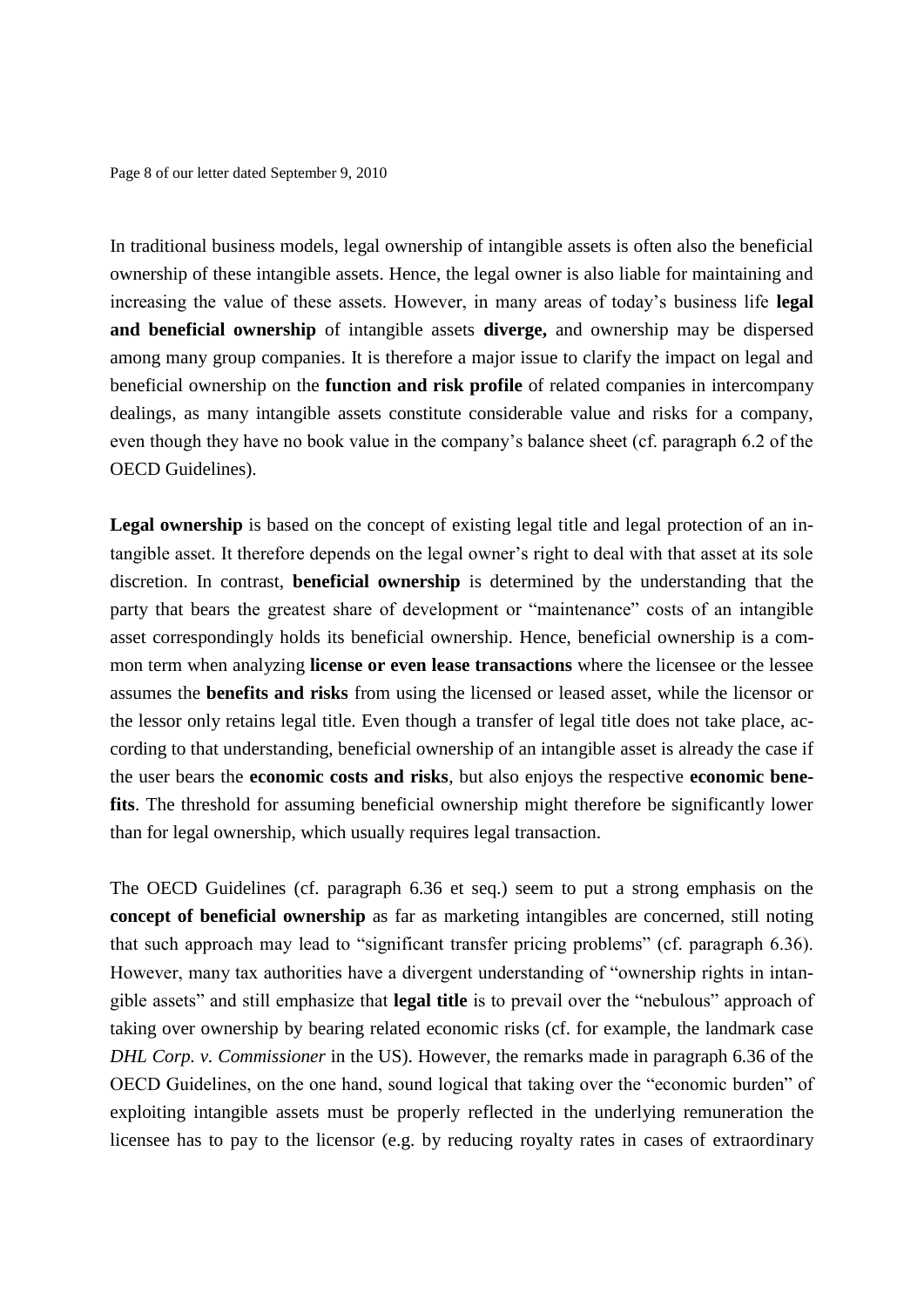Page 9 of our letter dated September 9, 2010

marketing expenditures), as the licensee adds **additional value** to the intangible asset legally owned by the licensor. On the other hand, it remains unclear under which prerequisites taking over the "economic burden" of exploiting an intangible asset might cause a transfer of beneficial ownership (and thus to a potential realization of hidden reserves as a taxable event). This is obviously one of the key issues when discussing migration of intangible property from a tax and transfer pricing perspective.

Moreover, it is not clear whether the concept of beneficial ownership can be applied with regard to **trade marks**. A trade mark license agreement between related parties, once it is terminated, does not lead to the fact that the economic value of that trade mark is reduced; it is now simply with the licensor. The trade mark could – in principle – be licensed to another party **without sustaining a loss in its awareness** by market participants, while the former licensing party would be **legally excluded** from generating any further benefit from that trade mark. This situation – given the principles of the arm's length standard – would similarly occur between unrelated parties where the former licensing party would legally be prevented from making any further use of the trade mark.

Last, it has to be noted that in a situation described in paragraph 6.18, where a license is granted in respect of all industrial and intellectual property being bundled in a license package, the question may occur how to make a **clear distinction** between a "package license contract" and a "business restructuring" covering several (intangible) assets as defined in paragraph 9.1 of the newly introduced Chapter IX of the OECD Guidelines.

# **2.7 Paragraph 6.20 – 6.25**

Calculating an arm's length consideration for intangible property leads to the question already touched upon whether intangible property is ultimately transferred (e.g. through an acquisition) or only licensed to a related party.

If a "transfer" of legal ownership (change of legal title) has taken place, comparable uncontrolled prices are – due to the uniqueness of most intangibles – usually not available. Nevertheless, in order to properly reflect the fair market value of intangibles transferred, comparable uncontrolled prices may be established under common valuation methodologies, in exam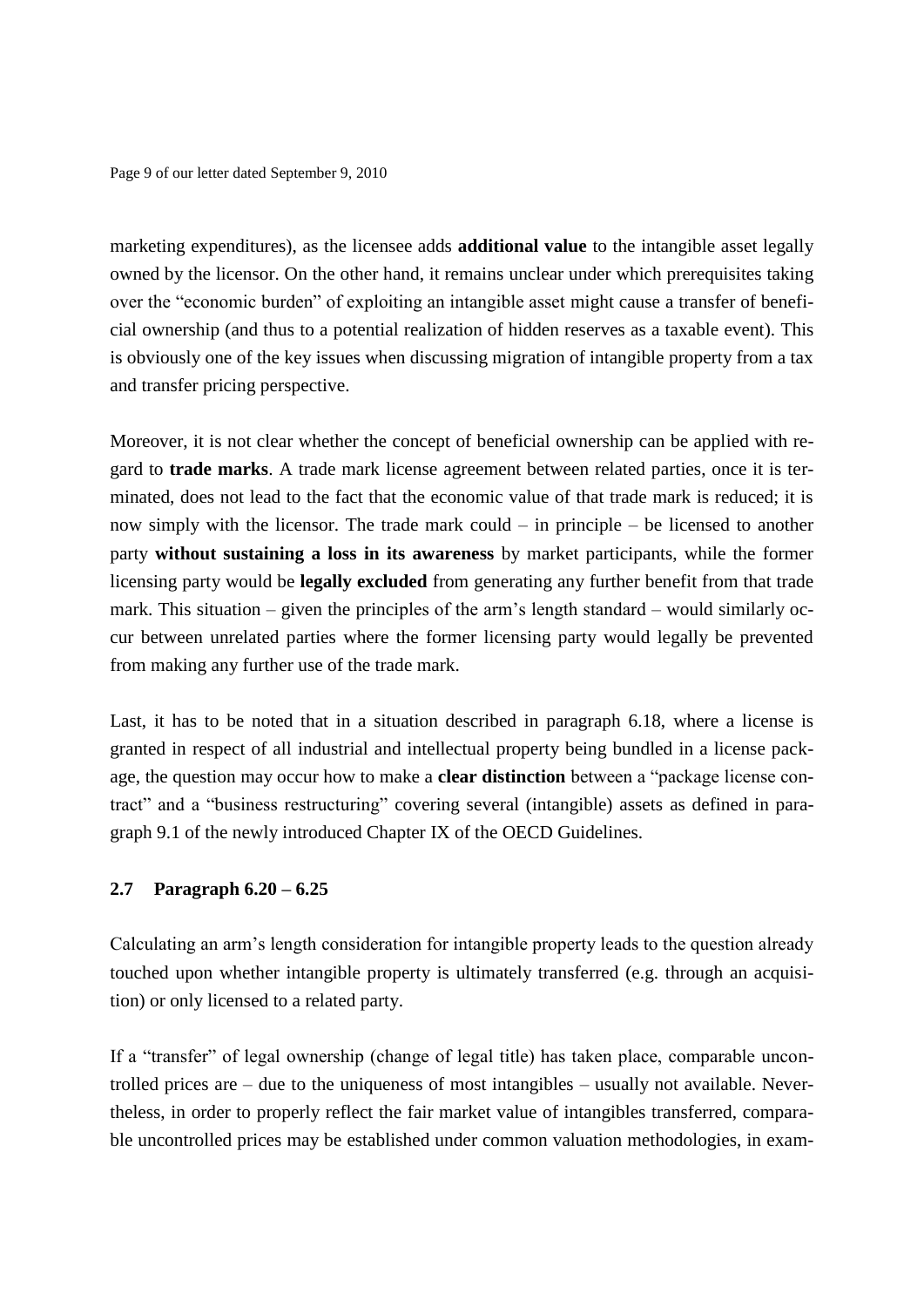Page 10 of our letter dated September 9, 2010

ple (i) the **income based valuation approach** and (ii) the **cost based valuation approach**. The income based valuation approach is partly retrospective and partly prospective, as it both focuses on historical earning data and on forecasted earnings. In order to narrow down the future earnings potential usually discounted cash flow analysis is used with discounting that part of future cash flows that has to be attributed to the intangible assets used. In contrast, the cost-based valuation approach uses historical production costs (or even their replacement costs) for valuing intangible property. However, costs incurred for developing or producing intangible assets in many cases **weakly correlate with potential future earnings** so that a cost-based valuation approach may only come into consideration in few cases (cf. paragraph 6.27 of the OECD Guidelines). However, the OECD Guidelines give only little guidance how to apply a proper remuneration methodology in practice, as they only mention "expected benefits from the intangible property (possible determined through a net present value calculation)" as a suitable valuation parameter (cf. paragraph 6.20). A precisely described framework of accepted methodological valuation approaches would be supportive, as it would provide the taxpayer with guidance how to prepare internationally accepted valuation calculations and the respective underlying documentation in discussions with tax authorities.

If intangible assets are subject to **license agreements**, the determination of arm's length license rates reveals **similar issues**. Although paragraphs 6.20 and 6.21 of the OECD Guidelines provide the taxpayer with some examples of important factors relevant for determining an arm's length remuneration, the underlying methodological framework remains rather vague. The applicability both of standard and profit-based transfer pricing methods with regard to intangible assets has been discussed for quite some time in relevant economic and tax literature contributions and has recently been further elaborated – at least partly – in the revised Chapters I – III of the OECD Guidelines.

In particular, many tax jurisdictions accept profit-based methods in respect of intangible property with great reservation and make them subject to an intensive transfer pricing scrutiny, an "**orientation guide**" may also be discovered in the so-called "**rules of thumb**" which could serve as additional **plausibility checks.** Empirical studies have shown that a large percentage of royalty negotiations arrived at a royalty rate that was equal to approximately **one-quarter to one-third** of the licensee's anticipated (pre-tax) profits derived from the use of the underlying technology ("*Goldscheider Rule*"). Moreover, in terms of determining royalty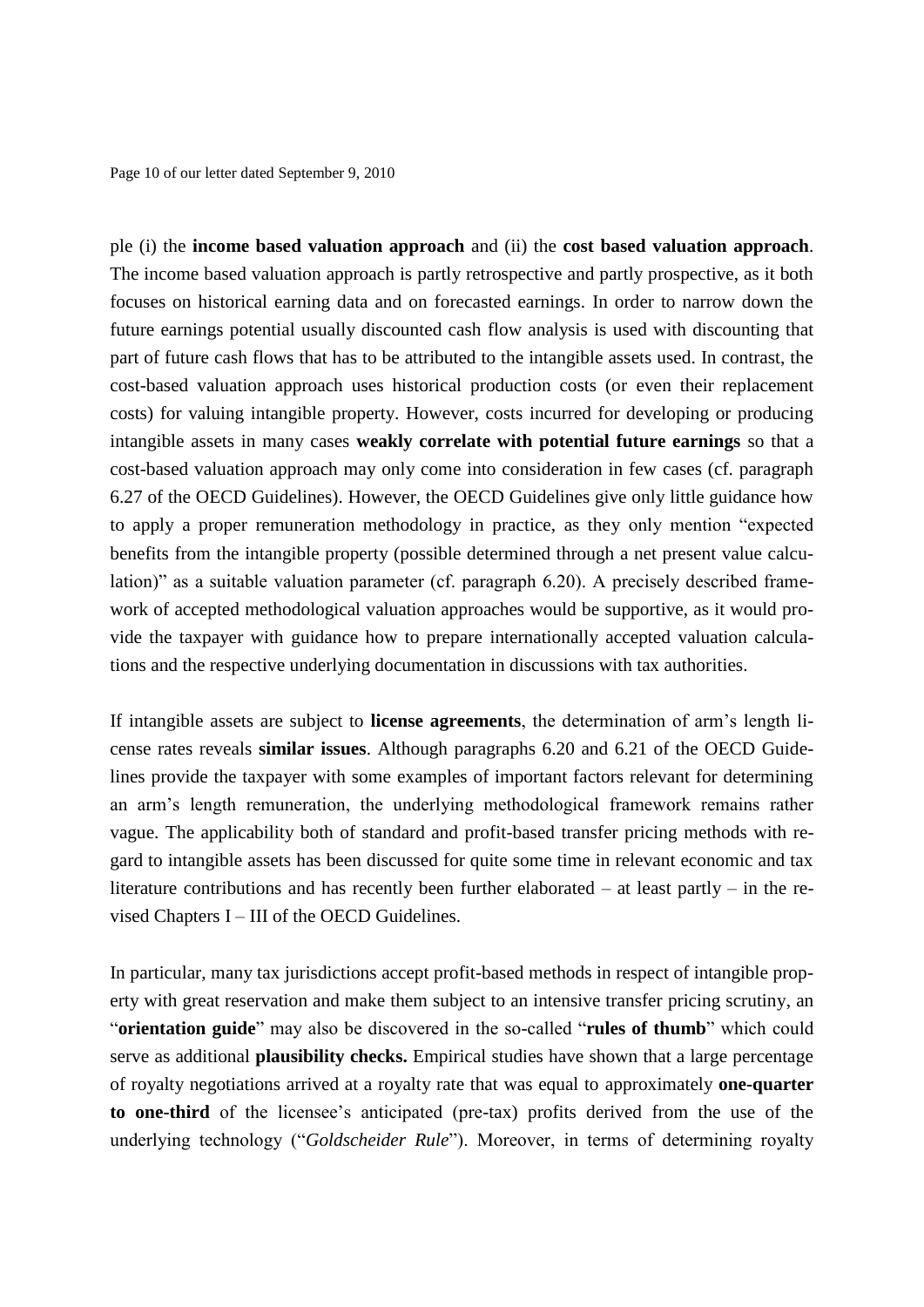Page 11 of our letter dated September 9, 2010

rates, many industries´ negotiations between unrelated parties frequently yield a royalty rate of **around 5% of net sales** (which is extensively discussed in the relevant economic literature). Given this, "rules of thumb" can – **as long as no exceptional situation arises that would cause unrelated parties to determine different pricing ranges** – provide for a **reasonableness test** that might enhance the tax authorities' comfort with the arm's length character of royalty rates applied.

One further approach to performing a plausibility check might be to use an overall profitorientated testing procedure, meaning that a royalty rate that leaves the licensee – at a company-wide macro level – **within the range** of identified arm's length margins derived from database analyses can usually be regarded as **reasonable**. This means that if the appropriateness of a royalty cannot be judged by using a comparable uncontrolled price, the starting point for examining the arm's length nature of the royalty should be the consideration that a prudent and diligent business manager would only accept a royalty, which leaves the licensee company with **sufficient profits** from exploiting the licensed intangible asset.

#### **2.8 Paragraph 6.28 – 6.35**

In cases of a **highly uncertain valuation** of an intangible asset one of the key problems is (i) the question whether the valuation was indeed "sufficiently uncertain" and (ii) which point in time has to be taken as being relevant for judging the existence of the "significant uncertainty".

In this regard, it should be clearly underlined in the OECD Guidelines that tax authorities are **not allowed to use hindsight knowledge** as this would contradict the arm's length standard (cf. paragraph 3.73 of the revised OECD Guidelines). Rather, stringent conditions are required under which tax authorities may challenge the taxpayer's valuation assessment, as otherwise a **backdoor for a "commensurate with income" standard** would be introduced. The evaluation performed by a taxpayer in respect of potential future events that may affect the value of intangible property has to be accepted by the tax authorities and cannot be replaced by its own commercial judgement, provided that it is based on sound economic analyses.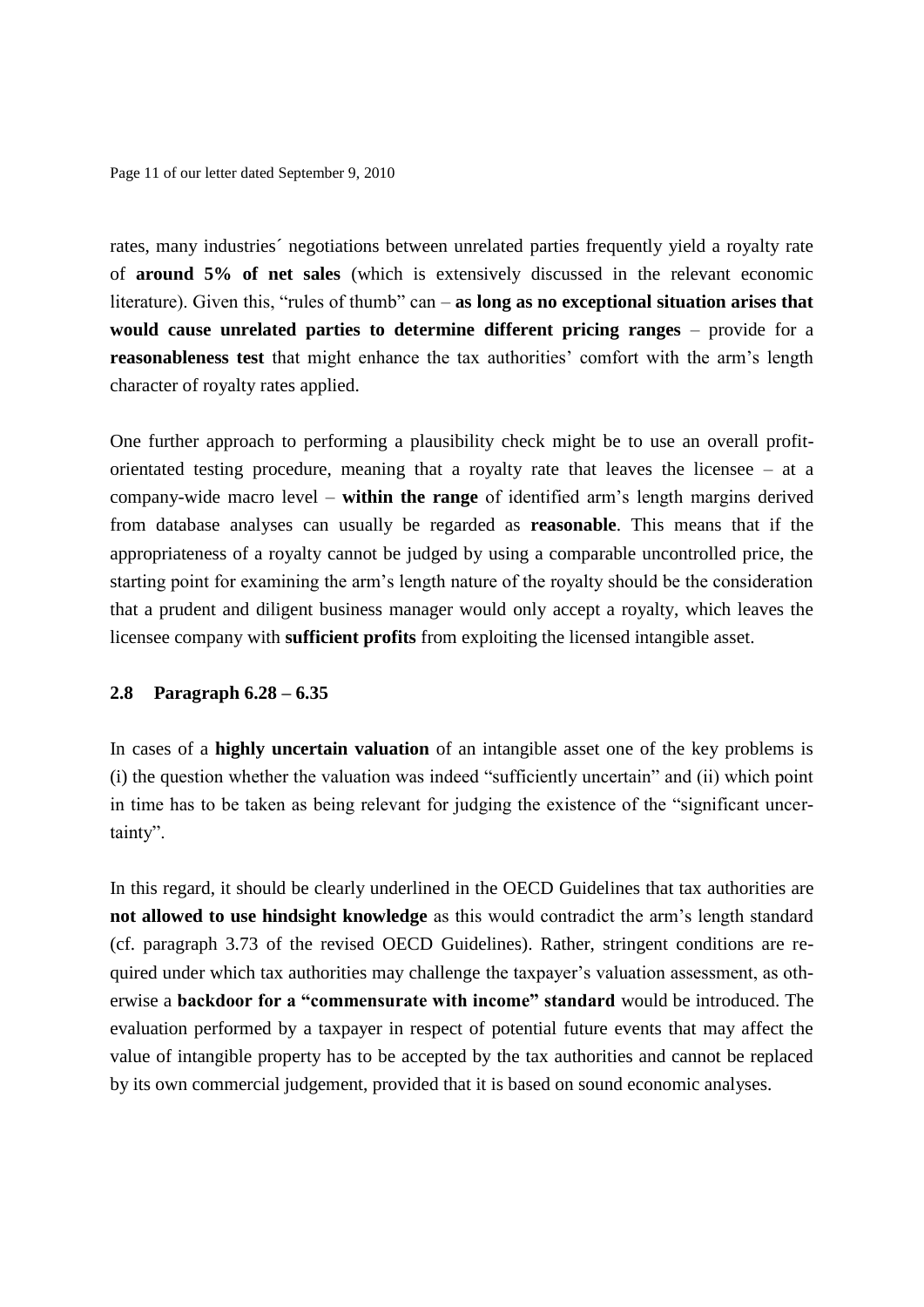Page 12 of our letter dated September 9, 2010

As a matter of principle, a retroactive pricing adjustment can therefore only be considered if the underlying valuation assumptions made by the taxpayer do not properly reflect the economic and commercial reality of the controlled transaction and such inappropriateness was so much **evident** at the point in time the related parties entered into the transaction that unrelated parties would have taken reasonable counter-measures (e.g. by agreeing upon royalty rate adjustment clauses or a variable royalty rate in general). To make it clear: Challenging the taxpayer's valuation assessment is the "great exception", not the rule and it can only come into question in cases of **evident misuse** of valuation leeway.

Moreover, the OECD Guidelines should clearly impose the **burden of proof** for the assumption that unrelated parties would have behaved differently on the tax authorities, provided that the taxpayer has prepared sufficient documentation (cf. also below).

### **2.9 Documentation Issues**

Since intangible assets – as already mentioned – are in many cases not recognized in the balance sheet of a company, the existence and the value of intangible property is one of the **most sensitive issues** in transfer pricing. As the documentation of transfer pricing matters can be very onerous, particularly in cases where intangible assets have been created, a huge degree of additional documentation efforts seems to be burdened on the taxpayer.

In order to keep the documentation of intangible assets at a level that is **manageable in practice**, tax authorities should – as a rule – only be allowed to request data material that has already been prepared by the taxpayer in its ordinary business conduct (e.g. for business controlling purposes). The taxpayer should **not be forced** to prepare **additional data material** solely for tax purposes.

Moreover, taxpayers and tax authorities should explicitly **seek close cooperation** in this regard, in order to avoid excessive documentation requirements (cf. paragraph 5.29 of the OECD Guidelines).

It has also to be kept in mind that proper documentation of intangible assets, their creation and value determination provides the taxpayer with **massive support** to defend his position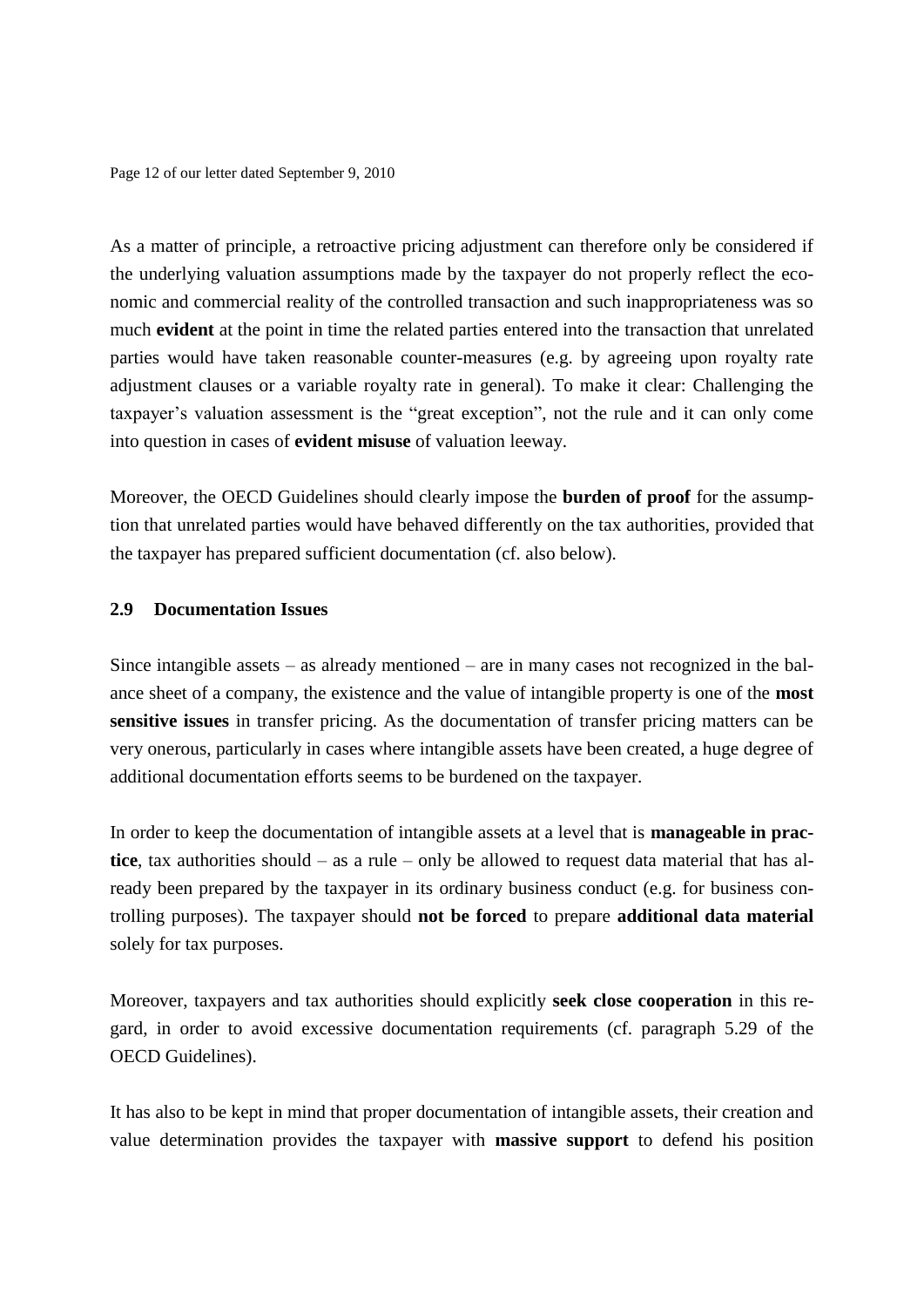Page 13 of our letter dated September 9, 2010

against the tax authorities, particularly with regard to legal and/or beneficial ownership of intangible assets, as tax authorities, once conclusive documentation has been compiled, are forced to conduct their own analysis.

# **3. Chapter VIII of the OECD Guidelines**

## **3.1 General Remark**

Our comments on Chapter VIII of the OECD Guidelines will be limited to the difficult question how to set up a cost contribution arrangement ("CCA") in cases where the future participants have already conducted R&D activities on a **stand-alone basis**, but now wish to **contribute their R&D results** into the cost pool sphere.

Multinational companies – considering their strategic planning how to manage their intangible assets – are free to choose an appropriate form of intangible property organization. Hence, in practice intangible asset ownership can be organized either as a **centralized** asset ownership (e.g. by implementing central "IP companies") or as a **distributed** asset ownership model (e.g. by using a CCA).

Since many multinational companies have an asset ownership structure due to historical circumstances (due to the way intangible assets have been developed or managed throughout the group), sound business reasons may cause multinational companies to **reorganize** its groupwide intangible property ownership and management. Setting up a CCA can therefore be a reasonable form of intangible property organization that helps to generate synergies or to obtain significant cost savings compared to stand-alone R&D activities.

# **3.2 Already Existing Intangibles in Cases of Setting Up CCAs (paragraph 8.32)**

However, establishing a CCA leads to the question how to value intangible property that is brought in by the CCA members and that will subsequently be shared amongst them.

In a situation where a CCA is introduced and all pool members have to be regarded as "**new entrants**" that bring in already existing intangible property, the questions arises how to treat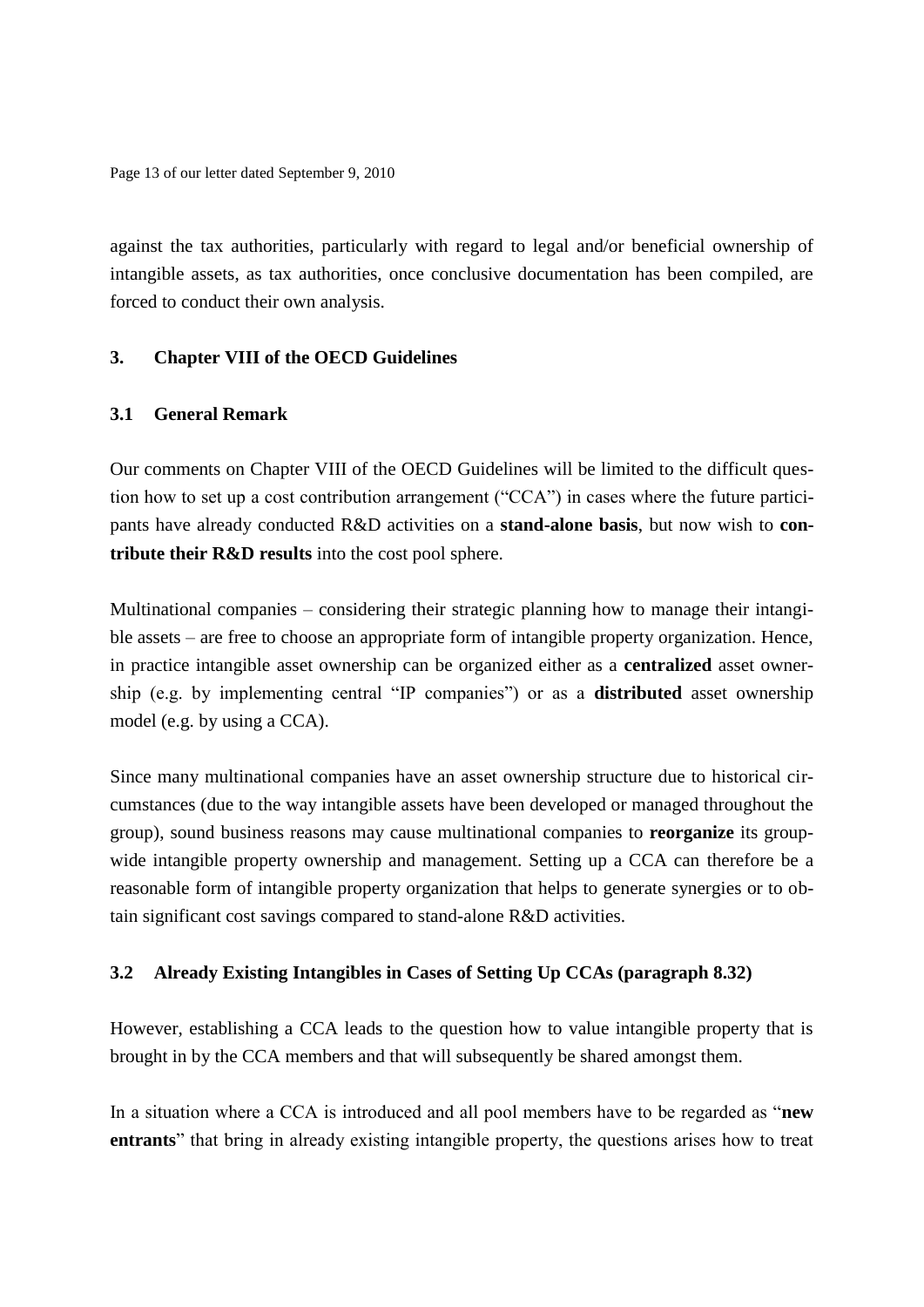Page 14 of our letter dated September 9, 2010

such **start-up contribution** of intangible property. Paragraph 8.31 and 8.32 of the OECD Guidelines principally state that any transfer of pre-existing rights are to be based "**upon an arm's length value**" which brings us back to the question how to determine fair market value of these intangibles.

Moreover, such guidance only aims at situations where a new participant enters into an already existing cost pool and does **not** answer the question how to determine balancing payments if a cost pool is established from scratch. Even paragraph 8.32 sentence 3 of the OECD Guidelines only focuses on the situation where a new entrant participates in already existing intangibles, but also brings in his own intangibles. In such cases the OECD Guidelines admit that mutual "balancing payments" may be netted. However, the question how to behave if **all pool members are new entrants** that bring in already existing intangibles developed on a stand-alone basis is not answered.

It has to be kept in mind that if the participants of the cost pool are obliged to conduct a **complex valuation** of their pre-existing intangibles – in order to determine fair market value –, such valuation procedure leads to a "**de facto prohibition**" of establishing new cost pools, as in practice it is hardly manageable to perform such difficult and extremely time consuming valuation exercises. Moreover, the realization of hidden reserves would trigger an enormous tax burden. Consequently, setting up CCAs in cases where R&D activities have already been conducted by the members on a stand-alone basis would effectively not be feasible.

Hence, in a situation where a CCA is to be established and pre-existing intangibles have to be brought in by the members, it could be reasonable – in order to facilitate the valuation procedure – to allow a **cost-based valuation approach**, meaning that the "arm's length value" of the intangibles brought in will primarily be derived from their historical development costs or even their reproduction costs.

Such approach could specifically come into consideration where pre-existing intangibles brought in by the participants of a CCA are of **similar type and quality** and are not characterised by their unique economic significance (e.g. **routine intangibles**).